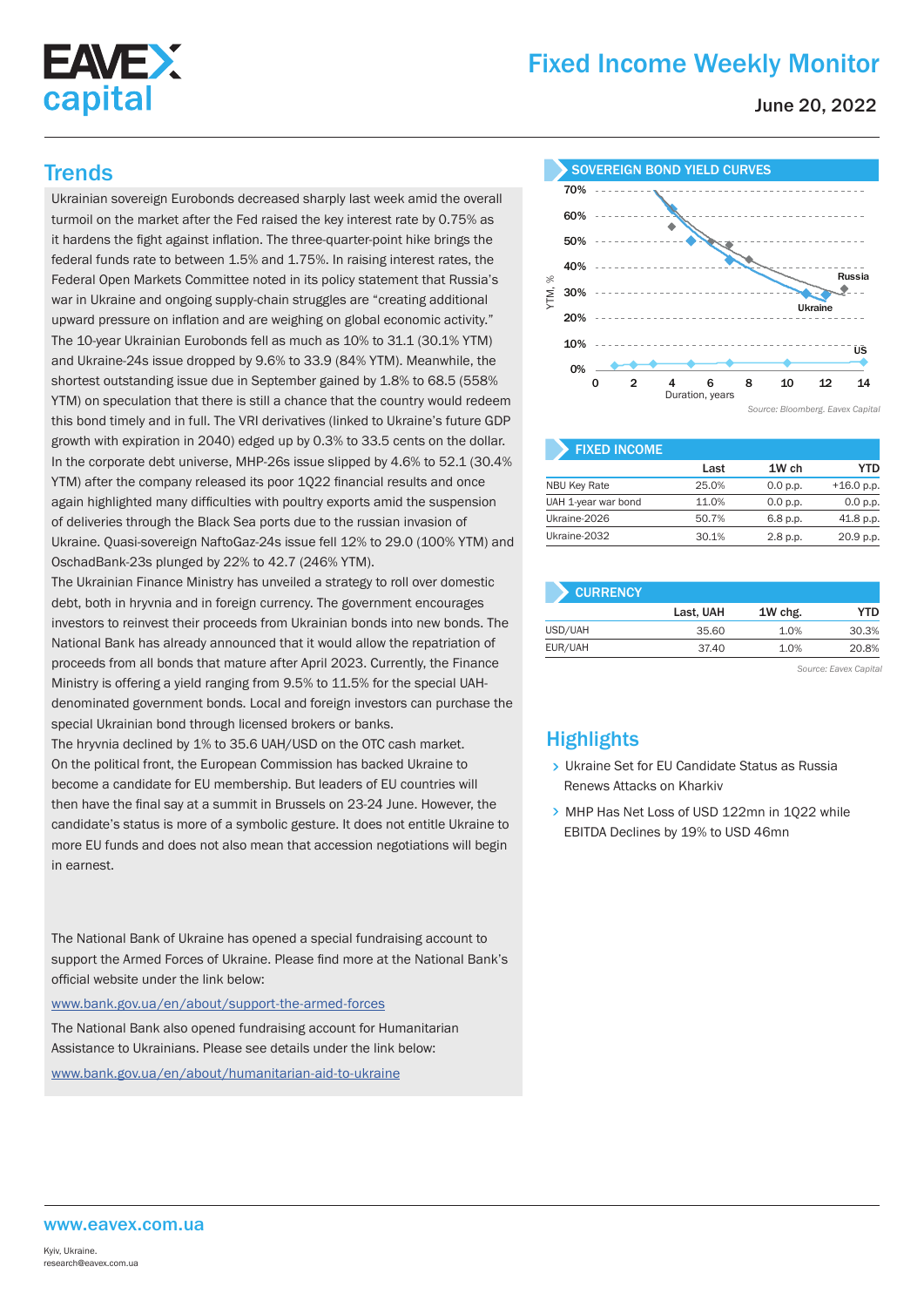

## Fixed Income Weekly Monitor

June 20, 2022

### Ukraine Set for EU Candidate Status as Russia Renews Attacks on Kharkiv

by Will Ritter w.ritter@eavex.com.ua

#### **NEWS**

The European Commission on Friday (Jun 17) recommended that Ukraine receive the official status of a candidate for membership in the 27-nation European Union bloc. The announcement followed a joint visit on Thursday (Jun 16) by the respective leaders of France, Germany, and Italy - Emmanuelle Macron, Olaf Scholz, and Mario Draghi - to Kyiv during which each expressed solidarity with Ukraine against the ongoing Russian aggression. Ukraine's candidate status is expected to be formally approved next at an EU summit, despite some reservations among a few of the 27 member states. Moldova was approved for candidate status along with Ukraine, while the Commission stopped short of making the same offer to Georgia. Meanwhile, in military developments, Russian forces renewed artillery strikes against areas of Kharkiv on Sunday (Jun 19) after more than a month of relative inactivity in the northeastern area of the front, and Interior Ministry official Vadim Denysenko told domestic media that Russia "is trying to make Kharkiv a frontline city again". Russia also made additional gains in Severodonetsk last week, with Ukraine acknowledging that most of the city is now under enemy control. Ukrainian forces are currently focused on preventing the Russians from advancing further west in Donetsk province amid heavy fighting.

#### **COMMENTARY**

The good news for Ukraine is that the country has finally achieved its goal of becoming an EU candidate country, which it has been pursuing for nearly 20 years. The bad news is that this development really does nothing concrete to bring Ukraine closer to ending the war in its favor. Although the Macron-Scholz-Draghi visit came off surprisingly well, and even quieted the criticism of Western Europe for not providing enough weapons support to Ukraine, we suppose that the tensions could reappear rather soon, especially if Russia makes more territorial gains along the front line stretching from Kharkiv in the northeast all the way to Mykolayiv in the south. An interesting piece of political research was published last week by the European Council on Foreign Relations which details the division of the European electorate into a "Peace party" that favors a quick end to the war, and a "Justice party" that emphasizes punishment and defeat of Russia as the most important priority. According to the polling, the "Peace" camp leads the "Justice" camp by 35% to 22%, with another 20% identified as undecided "swing voters". The research asserted that the key to maintaining European public support for Ukraine going forward will be to present of the conflict as a defensive war to protect the country's citizens from Russian oppression, rather than as an offensive war to recapture territory.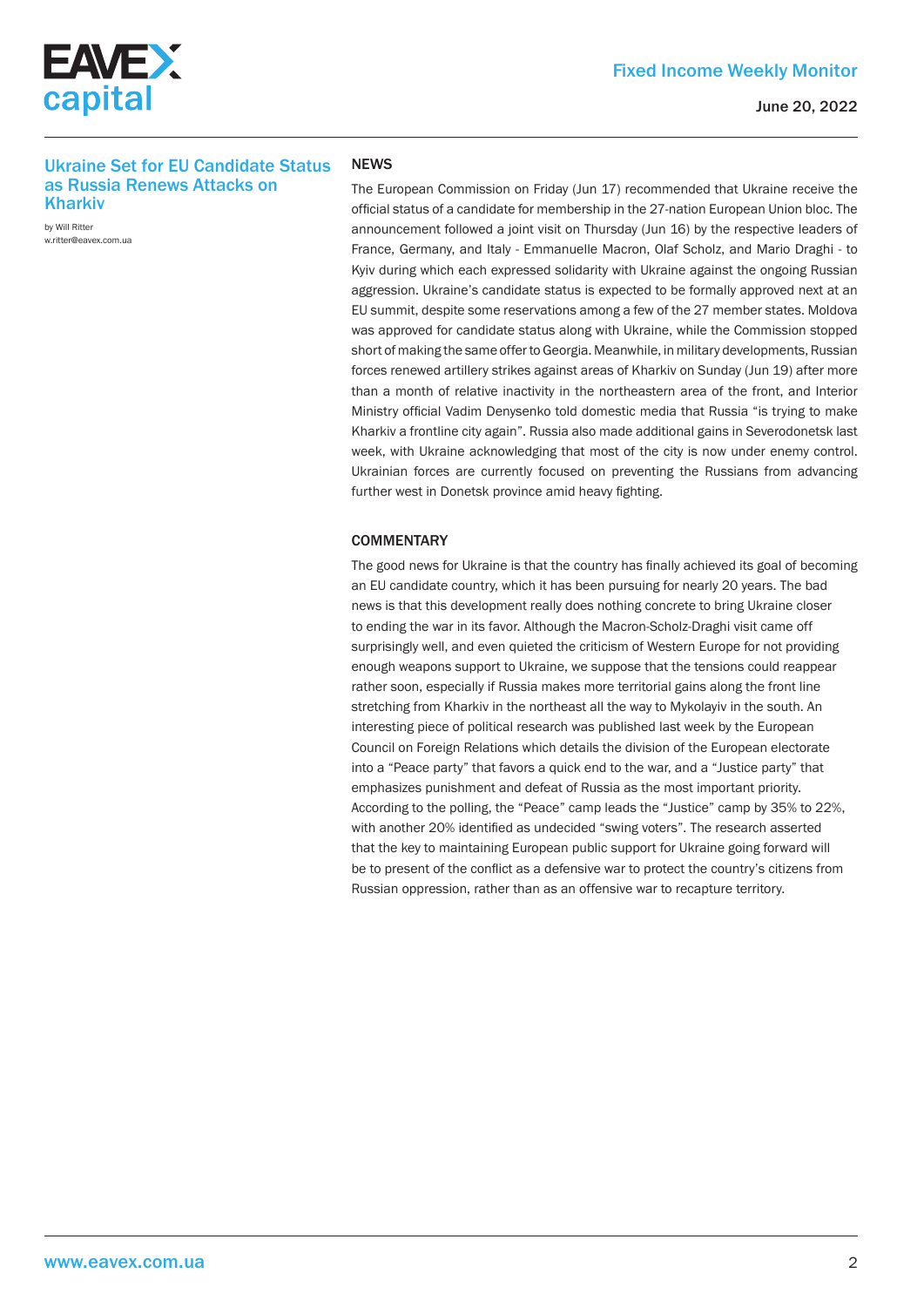

#### MHP Has Net Loss of USD 122mn in 1Q22 while EBITDA Declines by 19% to USD 46mn

by Dmitry Churin d.churin@eavex.com.ua

#### **NEWS**

London-listed, Central Ukraine-based poultry producer MHP reported that its net loss was USD 122mn in 1022 compared to a marginal net profit of USD 1 mn a year ago, according to financials released on May 17. The company's top line revenue rose by 24% YoY to USD 553mn in the reported period due to a higher poultry price while EBITDA decreased by 19% YoY to USD 46mn, implying an EBITDA margin of 8.3% in 1Q22 compared to the margin of 12.8% a year ago. MHP's net loss of USD 122mn in 1Q22 comprised a net loss before foreign exchange differences of USD 27mn and a non-cash foreign exchange translation loss of USD 95mn as a result of the revaluation of the company's FX debt that totaled USD 1.52bn as of Mar 31, 2022. MHP's export demonstrated an impressive growth of 42% YoY to USD 308mn in 1Q22, accounting for 56% of total sales, up from 49% of total sales a year earlier. In the segment breakdown, poultry sales accounted for 69% of revenue in 1Q22 while the remainder came from grain & other agro segment revenue, and the European operating segment. Poultry sales contributed USD 35mn to the EBITDA level (76% of the total). On the balance sheet side, MHP reported that its net debt was USD 1.21bn. The net debt-to-EBITDA ratio remained so far at a healthy level of 1.9x. MHP has a non-binding Eurobond covenant limit of 3.0x.

|                   | <b>MHP FINANCIALS</b> |        |             |
|-------------------|-----------------------|--------|-------------|
| USD <sub>mn</sub> | 1021                  | 1022   | chg.        |
| Net revenue       | 447                   | 553    | $+24%$      |
| <b>EBITDA</b>     | 57                    | 46     | $-19%$      |
| margin            | 12.8%                 | 8.3%   | $-4.5 p.p.$ |
| Net Income        | 1                     | $-122$ | $+/-$       |
| net margin        | 0.2%                  | $-22%$ | $-22$ p.p.  |
|                   |                       |        |             |

 *Source: Company data.*

#### **COMMENTARY**

Although actual MHP's net loss of USD 122mn in 1Q22 exceeded our forecast of a net loss of USD 80mn for the period, on the revenue and EBITDA level the company managed to deliver better than expected results. An average poultry price increase of 29% YoY helped MHP to diminish part of the extremely negative consequences of the russian invasion of Ukraine. The company said that its direct war-related expenses amounted to USD 25mn in 1Q22. Exports of chicken meat and vegetable oils continue to be challenging as the Black Sea ports remain blocked and alternative routes open to MHP are longer and significantly more complex. There were 1,600 MHP's employees mobilized to the Armed Forces of Ukraine or the Territorial Defense Forces since the russian invasion started on Feb 24. However, the company has been able to re-balance its resources and does not face difficulties in operations. Quotes for London-listed MHP (MHPC) stock dropped by 12.8% last week to USD 4.10 both due to the company's poor financial report for 1Q22 and overall bear sentiments on the market.

MHP's Eurobonds with maturity in 2026 stand at 52.1 (30.4% YTM), placing them below Ukraine's sovereign yield curve.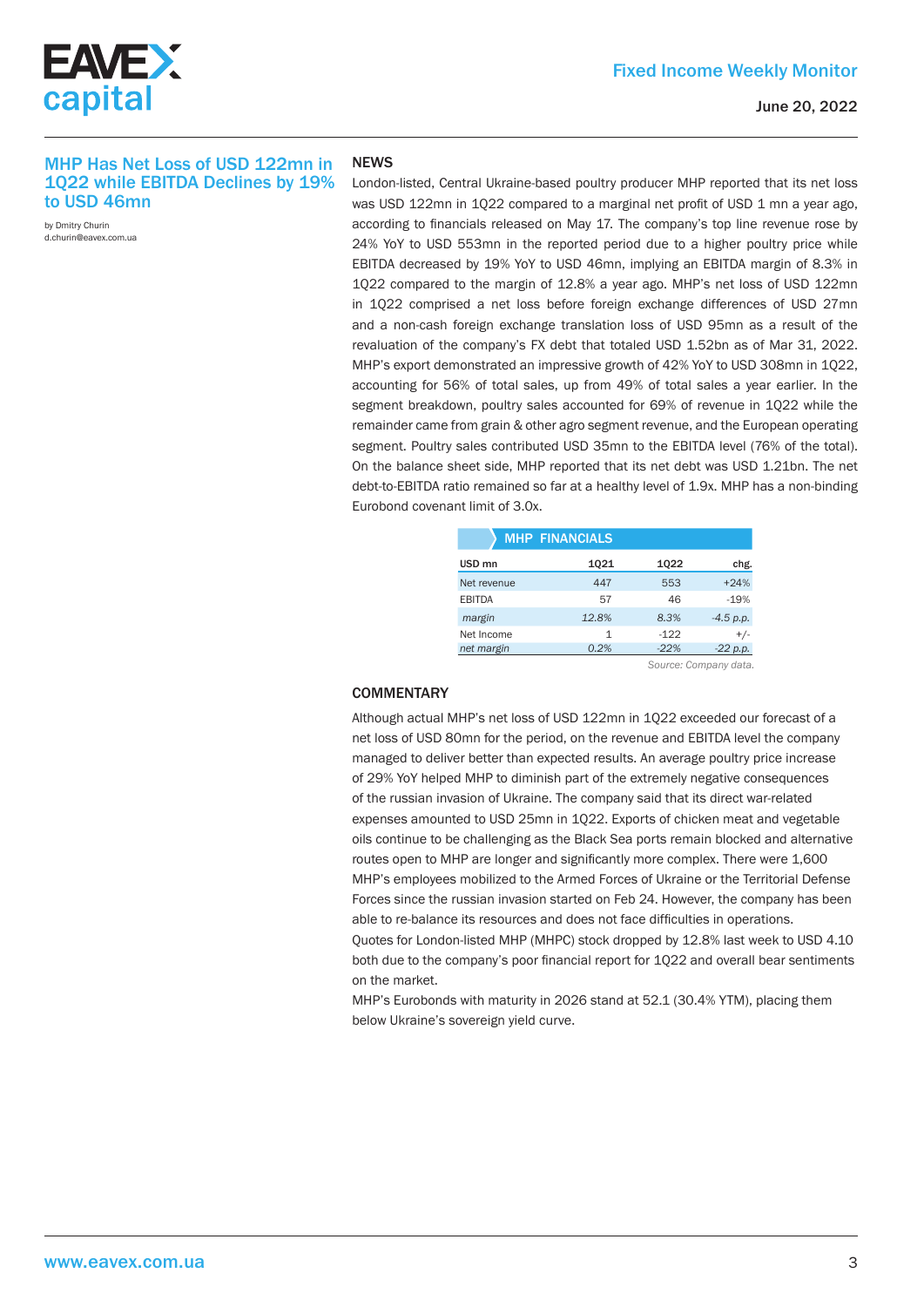

| <b>SELECTED UKRAINIAN EUROBONDS</b> |                     |                             |              |        |                  |                             |            |                      |
|-------------------------------------|---------------------|-----------------------------|--------------|--------|------------------|-----------------------------|------------|----------------------|
| <b>Issue</b>                        | Indicative<br>Price | Price change<br>in one week | YTM,<br>$\%$ | Coupon | Maturity<br>Date | Volume<br>USD <sub>mn</sub> | Currency   | Ratings <sup>1</sup> |
| Sovereign Eurobonds                 |                     |                             |              |        |                  |                             |            |                      |
| Ukraine, 2022                       | 68.5                | 1.8%                        | 558%         | 7.75%  | 1 Sept 2022      | 1,384                       | <b>USD</b> | Caa3/                |
| Ukraine, 2024                       | 33.9                | $-9.6%$                     | 84%          | 7.75%  | 1 Sept 2024      | 1.339                       | <b>USD</b> | Caa3/                |
| Ukraine, 2026                       | 31.8                | $-13.4%$                    | 50.7%        | 7.75%  | 1 Sept 2026      | 1,318                       | <b>USD</b> | Caa3/                |
| Ukraine, 2028                       | 32.3                | $-10.5%$                    | 43.2%        | 9.75%  | 1 Nov 2028       | 1,600                       | <b>USD</b> | Caa3/                |
| Ukraine, 2032                       | 31.1                | $-10.1%$                    | 30.1%        | 7.38%  | 25 Sept 2032     | 3,000                       | <b>USD</b> | Caa3/                |
| Ukraine, GDP-linked                 | 33.5                | 0.3%                        |              |        | 31 May 2040      | 3,214                       | <b>USD</b> | $\frac{1}{2}$        |
| <b>Corporate Eurobonds</b>          |                     |                             |              |        |                  |                             |            |                      |
| MHP, 2026                           | 52.1                | $-4.6%$                     | 30.4%        | 6.95%  | 4 Apr 2026       | 550                         | <b>USD</b> | $\frac{1}{2}$        |
| <b>Kernel</b> , 2027                | 52.8                | 0.0%                        | 22.9%        | 6.75%  | 27 Oct 2027      | 300                         | <b>USD</b> | $\frac{1}{2}$        |
| DTEK Energy, 2027                   | 17.1                | $-18.2%$                    | 52.4%        | 5.00%  | 31 Dec 2027      | 1,645                       | <b>USD</b> | $\frac{1}{2}$        |
| Metinvest, 2026                     | 55.2                | $-9.4%$                     | 26.7%        | 8.50%  | 23 Apr 2026      | 648                         | <b>USD</b> | $\frac{1}{2}$        |
| Metinvest, 2029                     | 60.0                | $-3.2%$                     | 18.5%        | 7.75%  | 17 Oct 2029      | 500                         | <b>USD</b> | $\frac{1}{2}$        |
| NaftoGaz, 2024                      | 29.0                | $-12.1%$                    | 100%         | 7.125% | 19 Jul 2024      | 600                         | <b>EUR</b> | $\frac{1}{2}$        |
| <b>Ukrainian Railways</b>           | 25.0                | 0.0%                        | 120%         | 8.25%  | 9 Jul 2024       | 500                         | <b>USD</b> | $\frac{1}{2}$        |
| <b>Bank Eurobonds</b>               |                     |                             |              |        |                  |                             |            |                      |
| UkrEximBank, 2023                   | 31.9                | $-0.3%$                     | 508%         | 9.00%  | 9 Feb 2023       | 125                         | <b>USD</b> | $\frac{1}{2}$        |
| UkrEximBank, 2025                   | 39.1                | $-19.4%$                    | 63%          | 9.75%  | 22 Jan 2025      | 600                         | <b>USD</b> | $\frac{1}{2}$        |
| Oschadbank, 2023                    | 42.7                | $-22.1%$                    | 246%         | 9.38%  | 10 Mar 2023      | 700                         | <b>USD</b> | $\sqrt{}$            |

*Source: Boerse-Berlin, Boerse-Stuttgart. cbonds, TR Data, Eavex Research 1 Moody's/S&P/Fitch*